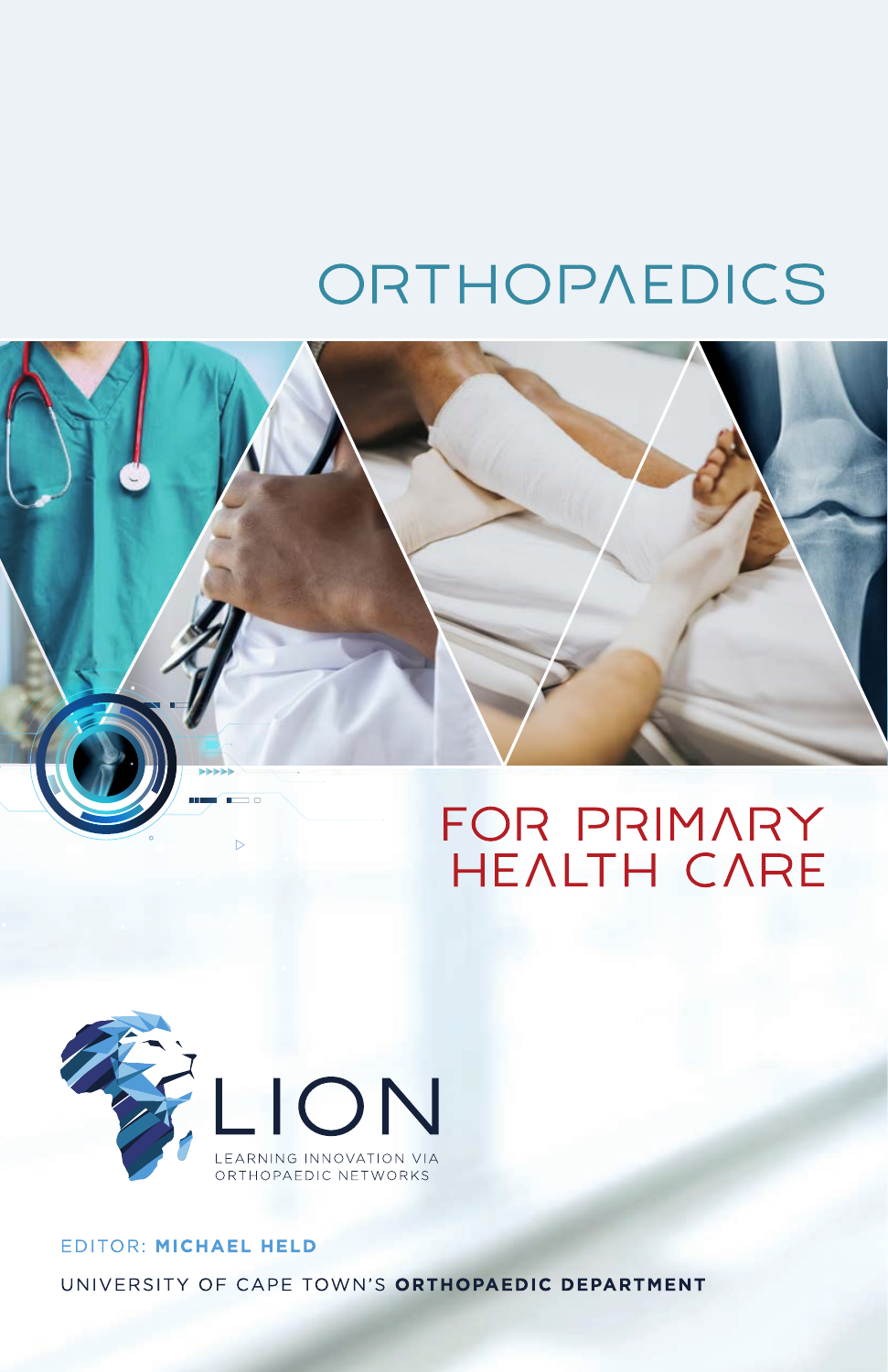## **Humeral shaft fractures**

by Ntambue Kauta & Stephen Roche

### **Learning objectives**

- 1. Assess for neurovascular injuries.
- 2. Understand which injuries need to be referred.
- 3. Learn a save technique to immobilize fractures adequately.

### **Introduction**

Humeral shaft fractures are fractures extending from below the surgical neck to the supracondylar ridge. The mechanism of injury may be a high energy impact (falls from height, road accidents) or low energy impacts, such as a fall from standing height or trivial trauma as in pathological fractures.



### **Clinical assessment**

- Observe the advanced trauma life support (ATLS) approach for all high energy impact patients.
- Examine and document the neurovascular status, most notably, the radial nerve.
- Document the status of the soft tissue envelop.

### **Management**

Attempt conservative treatment in a U Slab for six weeks.

### **Acceptable position**

- More than 50% apposition.
- Less than 30o valgus or varus deformity.
- Less than 30o anterior or posterior angulation.

Failure to achieve and maintain these position goals should dictate the surgical treatment of the fracture.

### **Absolute indications for surgery**

- Open fractur
- Fracture with neurovascular injury requiring repair
- Failure of conservative treatment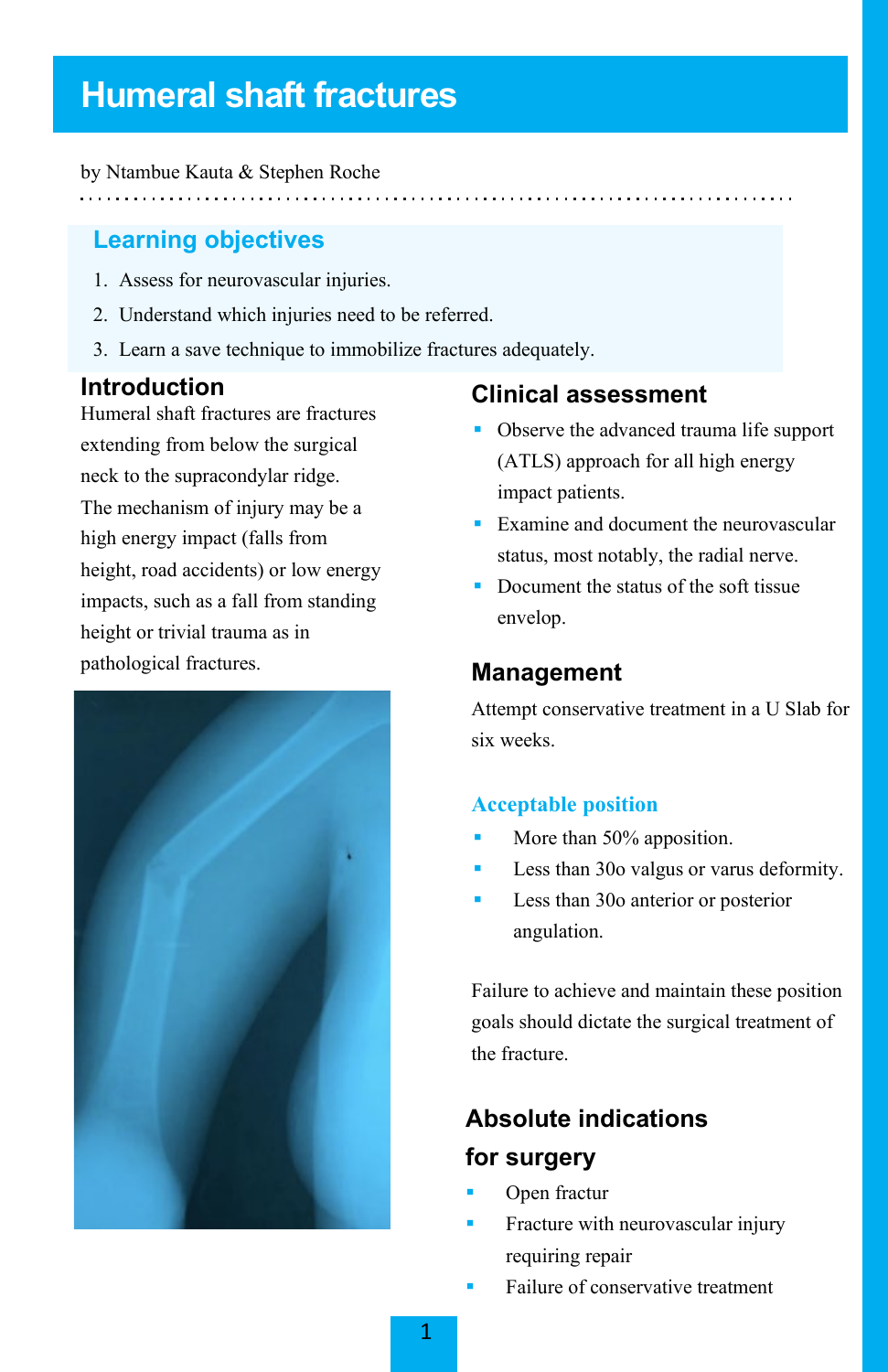- **Nonunion**
- Malunion

### **Relative indications**

### **for surgery**

- **Segmental fracture**
- Pathological fracture
- **Multiple fractures**
- **Ipsilateral shoulder or forearm** fracture
- Other forms of soft tissue compromise
- Patient's work or leisure requirements

### **Common complications of humeral shaft fracture**

- Neurovascular injuries high index of suspicion of radial nerve palsy is warranted for the distal third spiral fracture (Holstein Lewis fracture)
- Malunion
- Nonunion
- Joint stiffness

### **References**

Bhandari, M. Evidence-Based Orthopedics, First Edition, 2012, Blackwell Publishing

Blom A, Warwick D, Whitehouse M, editors. Apley & solomon's system of orthopaedics and trauma. CRC Press; 2017 Aug 29.

Green DP. Rockwood and Green's fractures in adults. Lippincott Williams & Wilkins; 2010.